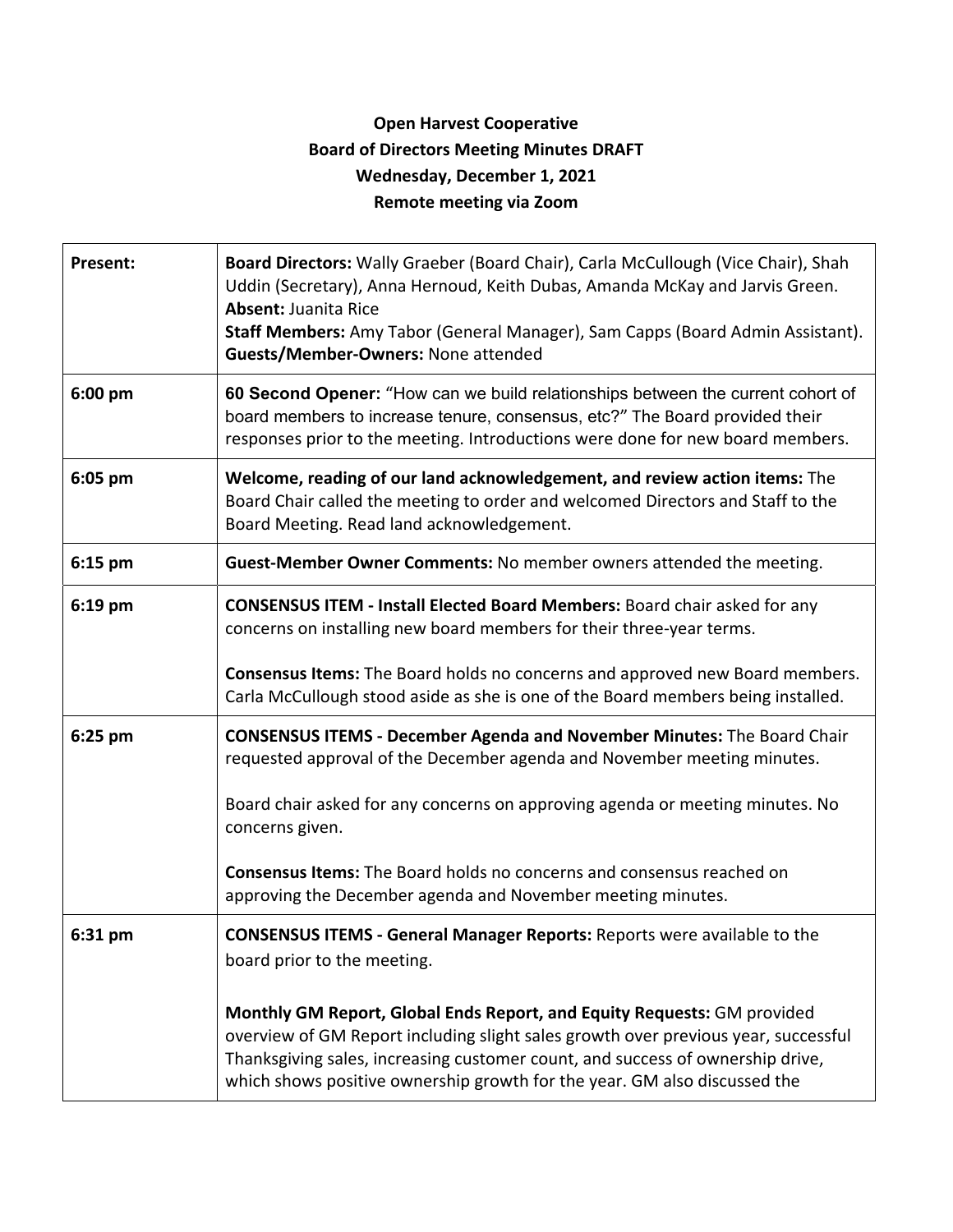|           | collaboration between some Board members and Open Harvest's HarvAid's recent<br>employee recognition effort, and work GM is doing to develop team building<br>opportunities.             |
|-----------|------------------------------------------------------------------------------------------------------------------------------------------------------------------------------------------|
|           | GM gave an overview of the Global Ends Report for new Board members and<br>discussed questions board members asked prior to the meeting.                                                 |
|           | Discussion of equity redemption requests that had been tabled at the November<br>Board meeting occurred.                                                                                 |
|           | The Board Chair asked for concerns, requested the acceptance of the GM Monthly<br>Reports and approval of equity redemption requests.                                                    |
|           | <b>Consensus Items:</b> The Board holds no concerns and approved the receipt of<br>Monthly GM and Global Ends report and approval to pay out equity redemption<br>requests.              |
| $7:15$ pm | <b>Break</b>                                                                                                                                                                             |
| 7:20 pm   | <b>Committee Reports:</b> Committee reports were available prior to the meeting.                                                                                                         |
|           | Board Ops Committee: The Board reviewed the committee report prior to the<br>meeting.                                                                                                    |
|           | DEI Committee: Summary of the Milkweed Yoga event was given.                                                                                                                             |
|           | Annual Meeting Committee: Committee discussed success of Annual Meeting.                                                                                                                 |
|           | Owner Investment Campaign Committee - Committee chair thanked Board                                                                                                                      |
|           | members who are working on a grant from Healthy Food Financing Initiative and<br>discussed needs of the Owner Investment Campaign that will occur in the spring of                       |
|           | 2022.                                                                                                                                                                                    |
| 7:40 pm   | <b>CONSENSUS ITEM - Election of Board Chair, Vice Chair and Secretary (1 year term):</b><br>Nominations for board leadership positions were given. All nominees accepted<br>nominations. |
|           | Board Chair asked for any concerns on nominations.                                                                                                                                       |